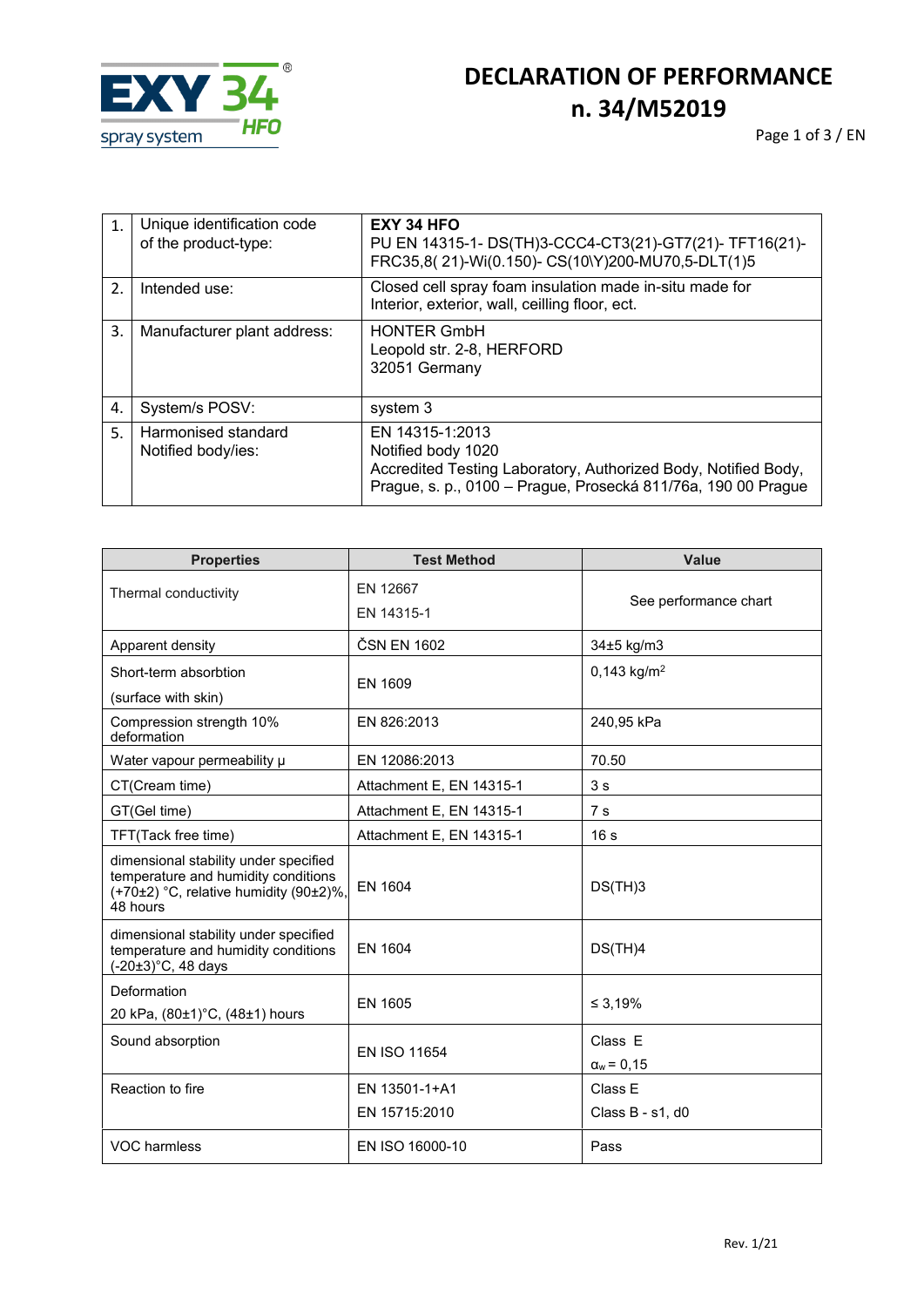

Page 2 of 3 / EN

| <b>Performance chart</b>       |                                            |                                  |  |
|--------------------------------|--------------------------------------------|----------------------------------|--|
| Type of facing: diffusion open |                                            |                                  |  |
| Thickness                      | Declared aged thermal<br>Conductivity (λD) | Thermal resistance level<br>(RD) |  |
| mm                             | W/mK                                       | $m^2K/W$                         |  |
| 30                             | 0,028                                      | 1,05                             |  |
| 35                             | 0,028                                      | 1,30                             |  |
| 40                             | 0,028                                      | 1,50                             |  |
| 45                             | 0,028                                      | 1,65                             |  |
| 50                             | 0,028                                      | 1,85                             |  |
| 55                             | 0,028                                      | 2,05                             |  |
| 60                             | 0,028                                      | 2,20                             |  |
| 65                             | 0,028                                      | 2,40                             |  |
| 70                             | 0,028                                      | 2,55                             |  |
| 75                             | 0,028                                      | 2,75                             |  |
| 80                             | 0,027                                      | 3,05                             |  |
| 85                             | 0,027                                      | 3,25                             |  |
| 90                             | 0,027                                      | 3,45                             |  |
| 95                             | 0,027                                      | 3,65                             |  |
| 100                            | 0,027                                      | 3,85                             |  |
| 105                            | 0,027                                      | 4,05                             |  |
| 110                            | 0,027                                      | 4,20                             |  |
| 115                            | 0,027                                      | 4,40                             |  |
| 120                            | 0,026                                      | 4,65                             |  |
| 125                            | 0,026                                      | 4,85                             |  |
| 130                            | 0,026                                      | 5,05                             |  |
| 135                            | 0,026                                      | 5,25                             |  |
| 140                            | 0,026                                      | 5,50                             |  |